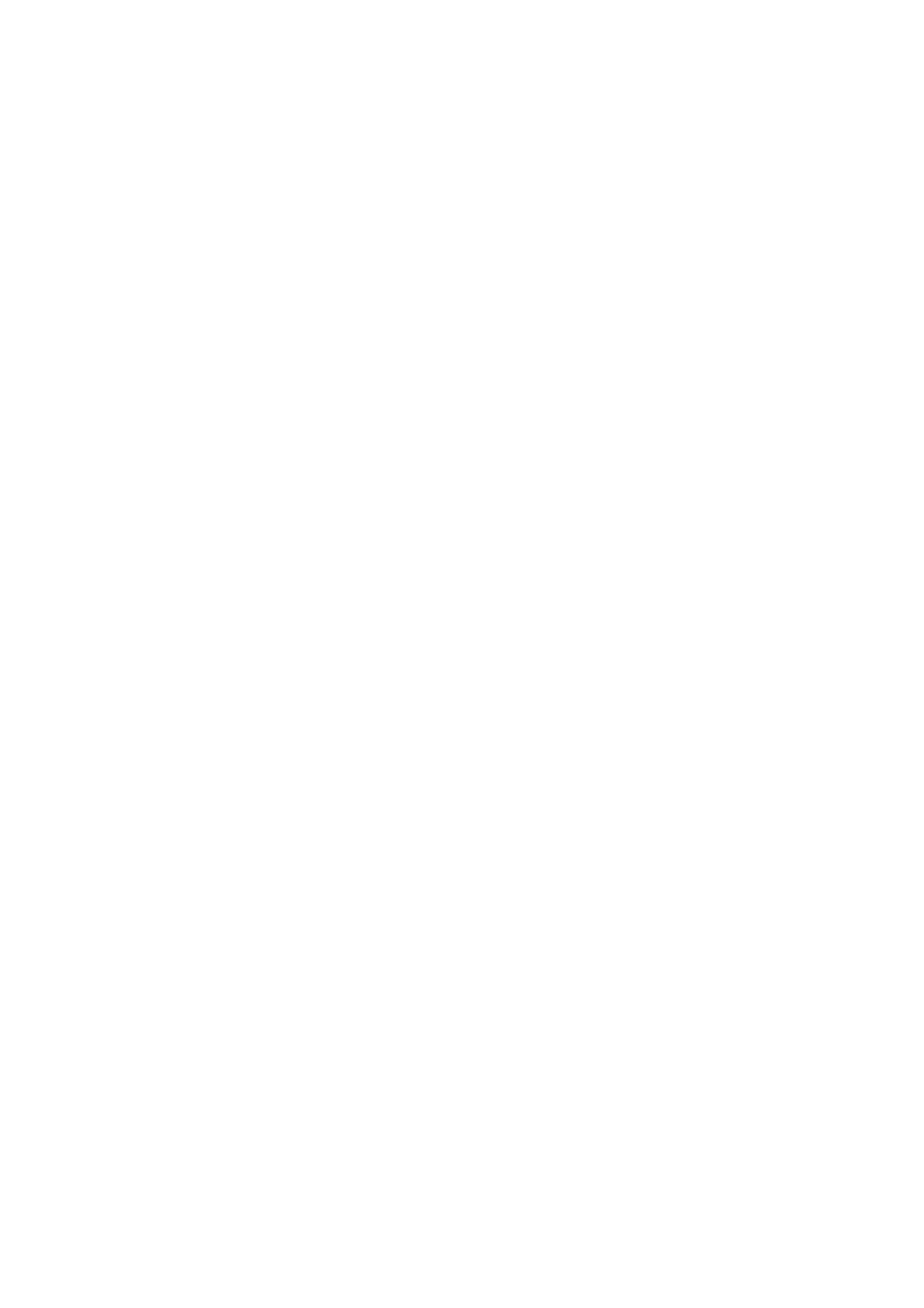# arXiv:1902.02968v1 [math.NA] 8 Feb 2019 arXiv:1902.02968v1 [math.NA] 8 Feb 2019

### ADAPTIVE STEP SIZE CONTROL FOR POLYNOMIAL HOMOTOPY CONTINUATION METHODS

SASCHA TIMME

Abstract. In this paper we develop an adaptive step size control for the numerical tracking of implicitly defined paths in the context of polynomial homotopy continuation methods. We focus on the case where the paths are tracked using a predictor-corrector scheme with only a prescribed maximal number of allowed correction steps. The adaptive step size control changes the step size based on computational estimates of local geometric information, in particular a local Lipschitz constant and the local error of the used predictor method, as well as its order. The developed adaptive step size control is implemented in the software package HomotopyContinuation.jl and its efficiency over the currently commonly used adaptive step size control is demonstrated on several examples.

### 1. INTRODUCTION

Systems of polynomial equations arise in many applications including computer vision [\[HS97,](#page-14-0) [SSN05\]](#page-14-1), chemistry [\[Mor87\]](#page-14-2), kinematics [\[WS11\]](#page-15-0) and biology [\[NTI16\]](#page-14-3). Homotopy continuation  $\text{SWO5}$  is a method to find all isolated complex zeros of a system  $F(x)$ , where  $F = (f_1, \ldots, f_n)$  and the  $f_i$  are polynomials in n variables. The idea is to construct a homotopy  $H(x,t), H: \mathbb{C}^n \times [0,1] \to \mathbb{C}^m$  such that  $H(x, 1) = F(x)$  is the target system to be solved, and  $H(x, 0)$  is a starting system where isolated solutions are known. There is a well-developed theory on how to construct such homotopies to guarantee, with probability one, that every isolated solution of  $F(x) = 0$  is the endpoint in the limit  $t \to 1$  of at least one smooth path  $x(t)$ , implicitly defined by the conditions

<span id="page-2-0"></span>(1.1) 
$$
H(x(t), t) = 0 \text{ for all } t \in [0, 1] \text{ and } x(0) = x_0.
$$

Equivalently, each path  $x(t)$  is the solution of the initial value problem given by the Davidenko differential equation

<span id="page-2-2"></span>(1.2) 
$$
H_x(x(t),t)\dot{x}(t) + H_t(x(t),t) = 0
$$

and the initial value  $x(0) = x_0$  where  $H_x$  denotes the partial derivative of H with respect to the first argument and  $H_t$  with respect to the second one.

In order to compute a solution path  $x(t)$  the problem  $(1.1)$  is treated as a sequence of problems

<span id="page-2-1"></span>(1.3) 
$$
H(x(t_k), t_k) = 0, \quad k = 0, 1, ...
$$

with a subdivision  $0 = t_0 < t_1 < \ldots < t_M = 1$  of the interval [0, 1]. Each of the problems [\(1.3\)](#page-2-1) is then solved by a correction method, e.g., Newton's method, under the assumption that good starting points are provided. For each k the starting point is provided by a prediction method using the previous (approximate) solutions at  $t_{k-1}, t_{k-2}, \ldots$ . Prediction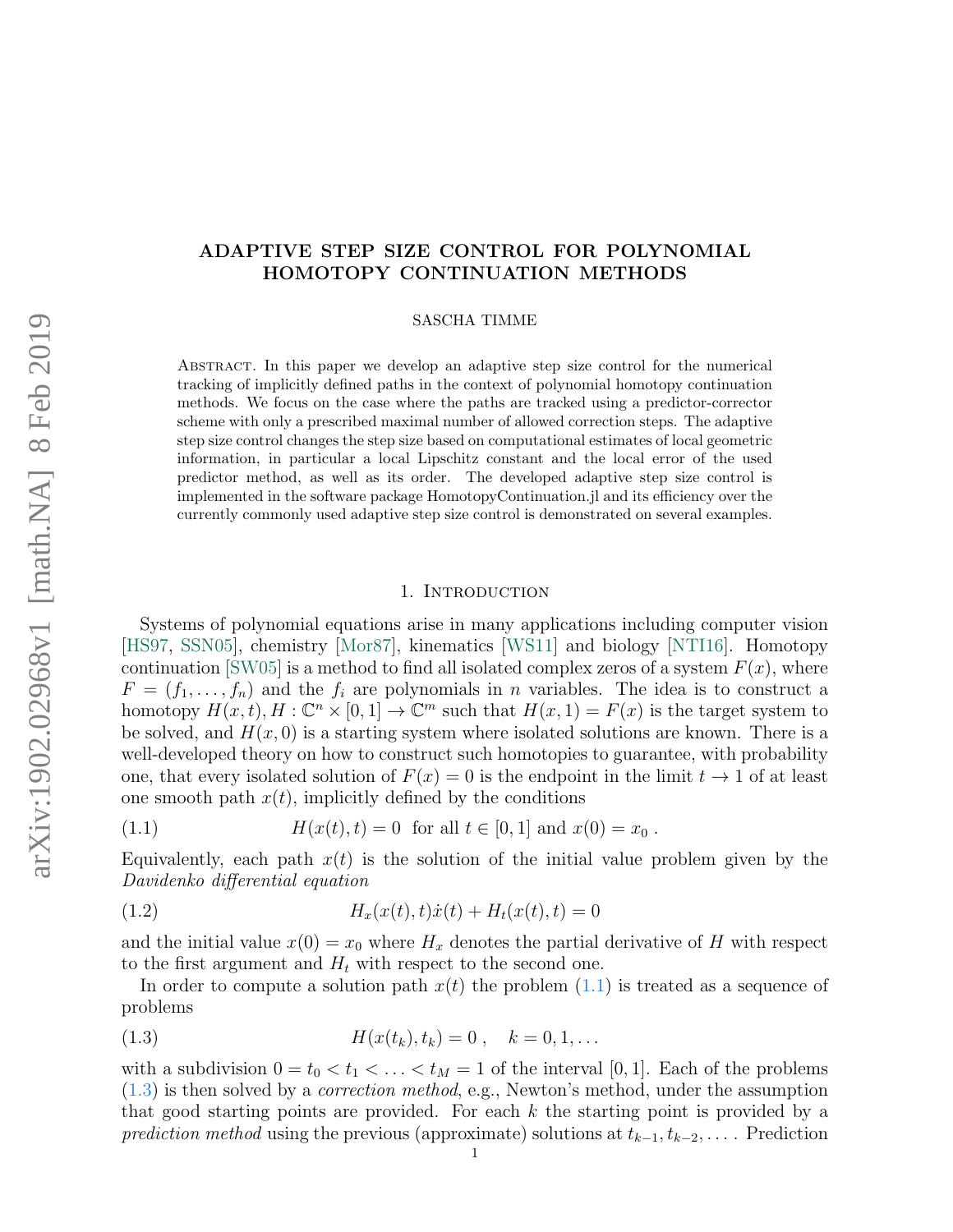### $2 \,$  SASCHA TIMME

methods can be derived by discretizing the Davidenko differential equation [\(1.2\)](#page-2-2). Due to the combination of a corrector and a predictor this scheme is referred to as the predictorcorrector method. In the setting of polynomial systems, the homotopies can be designed such that the paths advance monotonically, that is, there are no turning points.

For good results, the predictor step size must be chosen appropriately. A step size which is too large may result in a prediction outside the zone of convergence of the corrector, while a step size, which is too small, means progress is slow and computationally costly. Although the adaptive control of the step size is crucial for efficient path tracking, the most commonly employed step size control is rather simple: given an initial step size, the step size is decreased if a step got rejected and it is increased after a certain number of consecutive steps got accepted [\[BHSW08\]](#page-14-5).

A phenomenon that also may occur during path tracking is path jumping where the corrector converges to a solution path different to where the predictor started from. While this is in some situations possible to detect, it is not possible in general. Therefore the path tracking algorithm should employ a heuristic to minimize the chance of path jumping. Prevention from path jumping can also be made robust, but unfortunately with computational cost too high for most applications [\[BL13\]](#page-14-6).

Organization of the paper. The paper is organized as follows. In Section [2,](#page-3-0) we review a standard affine covariant convergence proof of Newton's method. This leads, in Section [3,](#page-6-0) to a novel adaptive step size control. In Section [4](#page-10-0) we address the fact that the adaptive step size control from Section [3](#page-6-0) is stated in affine space whereas homotopy continuation methods usually operate in projective space. This new adaptive step size control has been implemented in the software package HomotopyContinuation.jl [\[BT18\]](#page-14-7) currently under active development by Paul Breiding and the author. Several examples are presented in Section [5](#page-11-0) to illustrate the effectiveness of the new adaptive step size control.

### <span id="page-3-1"></span>2. Newton's method revisited

<span id="page-3-0"></span>Due to the fundamental importance of Newton's method as a corrector in the path tracking algorithm, we recall some of its basic properties. In this section let  $F: \mathbb{C}^n \to \mathbb{C}^m$ be a polynomial system consisting of m polynomials in n unknowns with  $m \geq n$ . We denote by  $J(x) \in \mathbb{C}^{m \times n}$  the Jacobian of F at  $x \in \mathbb{C}^n$ . We also assume that all considered Jacobian matrices  $J(x)$  have full column rank n. The Newton iterations are

(2.1) 
$$
\begin{array}{rcl}\n\Delta x^k & = -J(x^k)^\dagger F(x^k) \\
x^{k+1} & = x^k + \Delta x^k\n\end{array}, \quad k = 0, 1, 2, \dots
$$

where  $J(x^k)^\dagger$  denotes the Moore-Penrose pseudo-inverse of the Jacobian. Note that in the case  $m = n$  the pseudo-inverse is identical with the ordinary matrix inverse. In the case  $m > n$  the iteration [\(2.1\)](#page-3-1) is also referred to as the Gauß-Newton iteration. We want to remark that in practice the inverse is not computed explicitly, rather the update  $\Delta x^k$  is computed by first factorizing  $J(x^k)$  and then solving a simpler linear system.

An important property of Newton's method is that it is invariant under certain affine transformations. That is, for non-singular matrices  $A \in \mathbb{C}^{m \times m}$ , respectively unitary matrices in the case  $m > n$ , the transformed system  $AF(x)$  results in exactly the same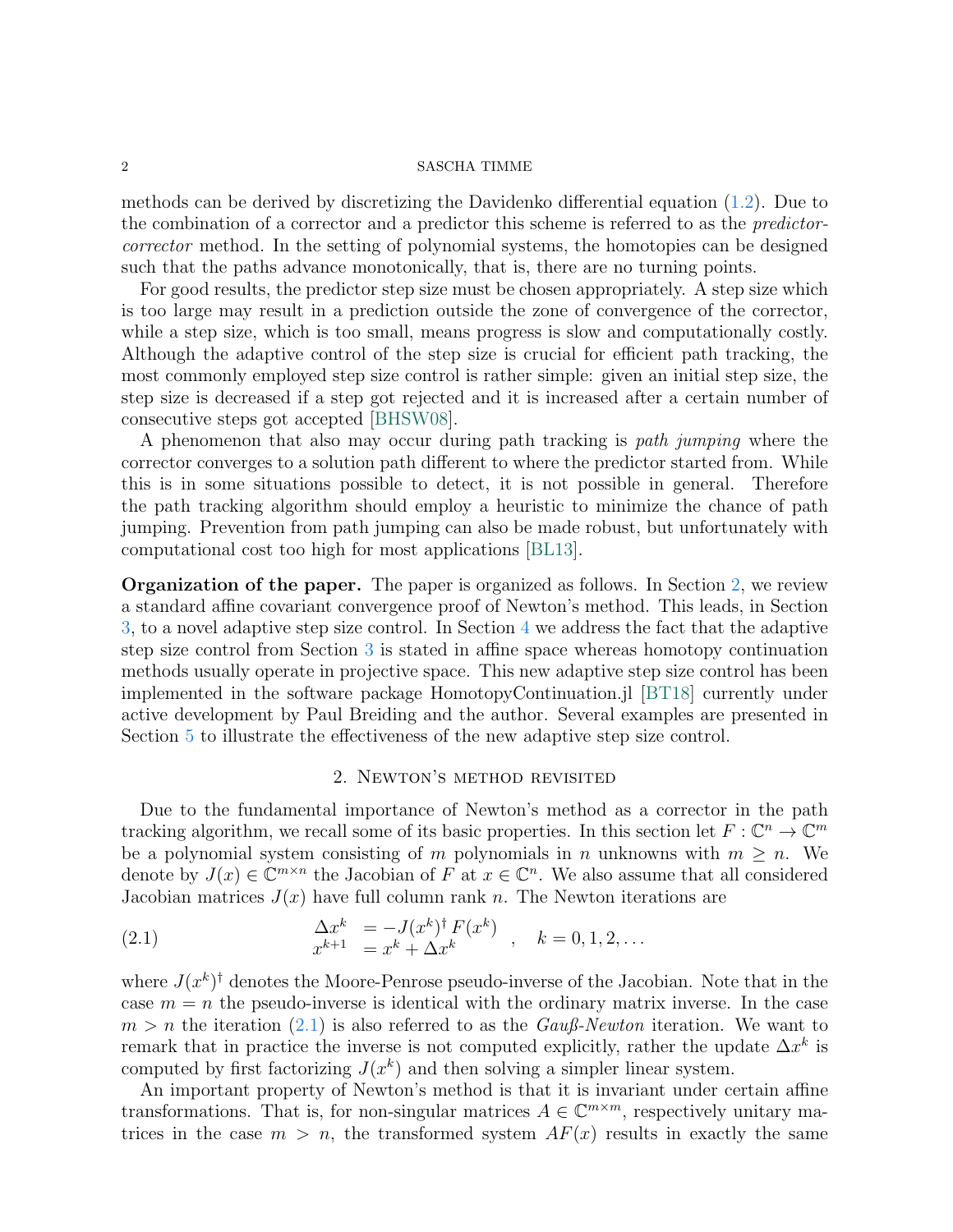Newton iterates given the same start value. This property of Newton's method is referred to as affine covariance [\[Deu74,](#page-14-8) [Deu11\]](#page-14-9). Although this a fundamental property of Newton's method, it only appears in few convergence theorems for local Newton methods. The first systematic approach towards affine covariance has been started by Deuflhard in [\[Deu74\]](#page-14-8) where it is called "affine invariance". Affine covariant convergence theorems are desirable in the context of path tracking since they lead to results in terms of iterates  ${x^k}$ , correction norms  $\|\Delta x^k\|$  or error norms  $\|x^k - x^*\|$ .

2.1. An affine covariant convergence theorem. We present a generalized proof of the convergence theorem of Mysovskikh [\[Mys49\]](#page-14-10) by Deuflhard and Heindl [\[DH79\]](#page-14-11). This result is also referred to as a (refined) Newton-Mysovskikh theorem. The following is a specialized version of the more general Theorem 4 in [\[DH79\]](#page-14-11).

<span id="page-4-1"></span>**Theorem 2.1** (Newton-Mysovskikh). Let F be defined as above. Assume that there exists an open convex subset  $D_0$  of  $\mathbb{C}^n$ ,  $x^0 \in D_0$ , and constants  $\alpha, \omega \geq 0$  such that

- (1)  $J(x)$  has full column rank for all  $x \in D_0$ ,
- (2)  $||J(x^0)^{\dagger}F(x^0)|| \leq \alpha$ ,

$$
(3) \|J(y)^{\dagger}(J(x+t(y-x))-J(x))\| \le \omega t \|y-x\| \text{ for all } x, y \in D_0 \text{ and } t \in [0,1],
$$

- (4)  $h := \frac{1}{2}\alpha\omega < 1$ ,
- (5)  $S := \{ z \in \mathbb{C}^n \mid ||z x^0|| < t^* \}$  with  $t^* := \frac{\alpha}{1 h}$ .

Then, the iterates [\(2.1\)](#page-3-1) are well defined, remain in  $\overline{S}$  and converge to some  $x^* \in \overline{S}$  with

(2.2) 
$$
J(x^*)^{\dagger} F(x^*) = 0.
$$

Furthermore, convergence can be estimated according to

(2.3) 
$$
\|\Delta x^{k}\| \leq \frac{1}{2}\omega \|\Delta x^{k-1}\|^{2}.
$$

The condition  $(2.2)$  is equivalent to finding a solution  $x^*$  with minimal Euclidean norm. In particular, in our context we can assume that  $F(x^*) = 0$ . Then we can state the following corollary which is a specialized version of Theorem 4.8 in [\[Deu11\]](#page-14-9).

<span id="page-4-2"></span>**Corollary 2.2.** Under the assumptions of Theorem [2.1](#page-4-1) suppose  $x^*$  satisfies  $F(x^*) = 0$ . Let

<span id="page-4-3"></span><span id="page-4-0"></span>
$$
\sigma := \|x^0 - x^*\| < \frac{2}{\omega} =: \bar{\sigma} \; .
$$

Then the following holds:

(1) For any starting point  $x^0 \in S(x^*, \bar{\sigma})$ , the Newton iterates remain in  $\bar{S}(x^*, \sigma)$  and converge to  $x^*$  at the estimated rate

$$
||x^{k+1} - x^*|| \le \frac{1}{2}\omega ||x^k - x^*||^2.
$$

(2) The solution  $x^*$  is unique in the open ball  $S(x^*, \bar{\sigma})$ .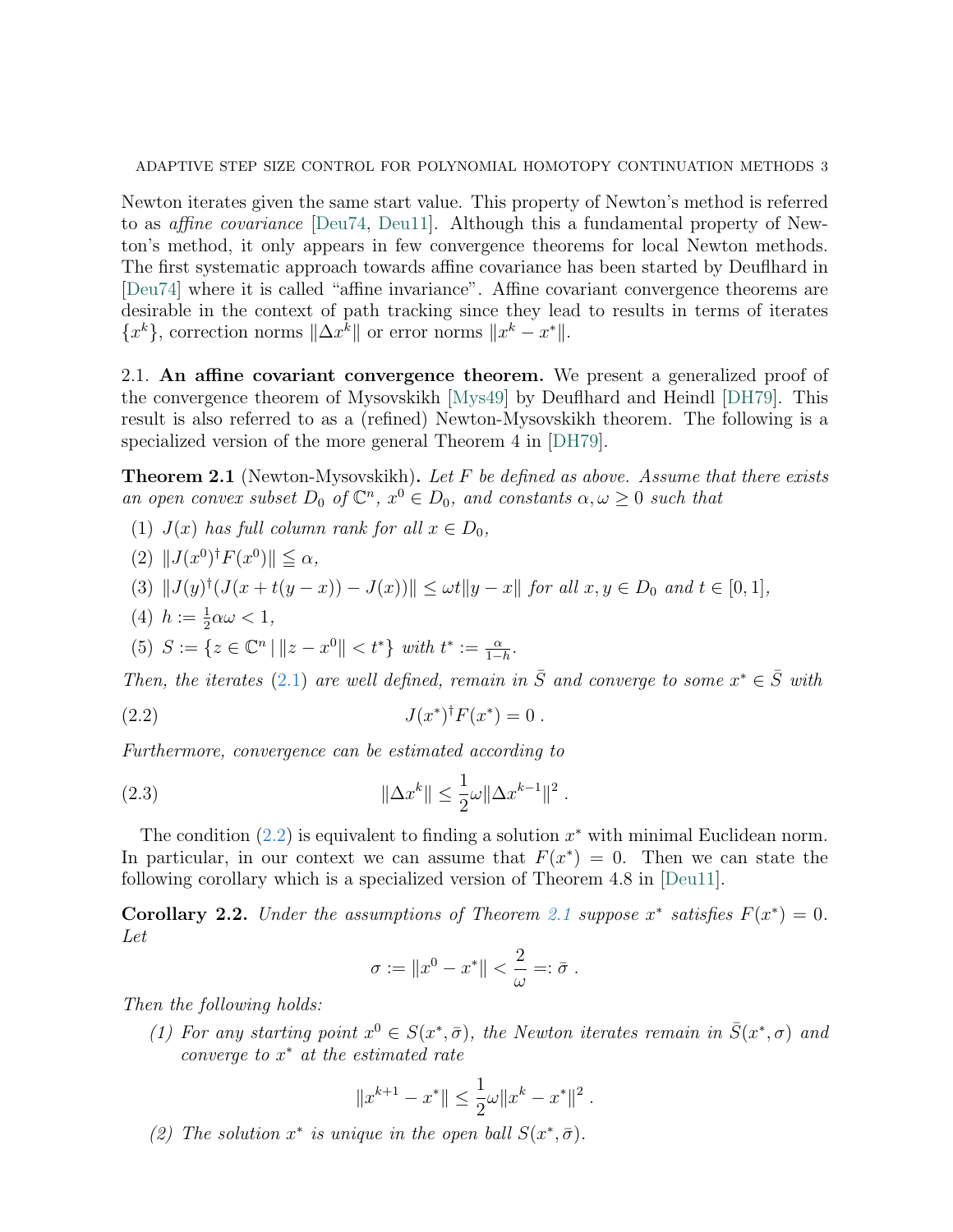<span id="page-5-1"></span>(3) The following error estimate holds

(2.4) 
$$
||x^{k} - x^{*}|| \le \frac{||\Delta x^{k}||}{1 - \frac{1}{2}\omega ||\Delta x^{k}||}
$$

2.2. A termination criterion. We now want to use the theoretical results from the convergence analysis in Theorem [2.1](#page-4-1) and Corollary [2.2](#page-4-2) to construct a termination criterion for Newton's method. This follows the approach by Deuflhard in [\[Deu11\]](#page-14-9).

.

We monitor the contraction condition

(2.5) 
$$
\Theta_{k-1} := \frac{\|\Delta x^k\|}{\|\Delta x^{k-1}\|}
$$

in terms of the Newton corrections. From Theorem [2.1](#page-4-1) we know that

$$
(2.6) \t\t \Theta_k \le \frac{1}{2} h_k
$$

where  $h_k := \omega ||x^{k+1} - x^k||$ . A desirable criterion to terminate the Newton iteration is

<span id="page-5-0"></span>
$$
||x^k - x^*|| \le \tau
$$

where  $\tau$  is a user provided error tolerance. With  $(2.6)$  we get a computationally available estimate  $[h_k] := 2\Theta_k \leq h_k$  and by combining this with the error estimate [\(2.4\)](#page-5-1), we get the a-posteriori termination criterion

$$
(2.7) \qquad \frac{\|\Delta x^k\|}{1-\Theta_k} \leq \tau.
$$

A drawback of this criterion is that for the computation of  $\Theta_k$  we also need to know  $x^{k+2}$ . Thus, we now want to derive an a-priori estimate for  $h_k$ . By multiplying  $\omega$  with both sides of [\(2.3\)](#page-4-3) and using the assumption  $\Theta_{k-1} < \frac{1}{2}$  we obtain

<span id="page-5-2"></span>
$$
[h_k] \leq \Theta_{k-1}[h_{k-1}] = 2\Theta_{k-1}^2 \leq h_k.
$$

We arrive at the *a-priori* termination criterion

(2.8) 
$$
\frac{\|\Delta x^k\|}{1 - 2\Theta_{k-1}^2} \leq \tau.
$$

As a heuristic against *path jumping* we only allow  $N + 1$  Newton iteration steps where N is usually 1 or 2. To be precise, usually the Newton iteration is successfully terminated if  $\|\Delta x^N\| \leq \tau$  and  $x^{N+1}$  is returned. But as we have seen above, this would roughly measure the accuracy of  $x^N$  and not of  $x^{N+1}$  – the last Newton iteration is primarily used for assessing the accuracy of the previous iterate. We therefore propose to use instead a simplified Newton iterate to assess the accuracy of  $x^N$ , that is we reuse the previous Jacobian to compute the Newton update

$$
\overline{\Delta x}^k := J(x^{k-1})^{\dagger} F(x^k) .
$$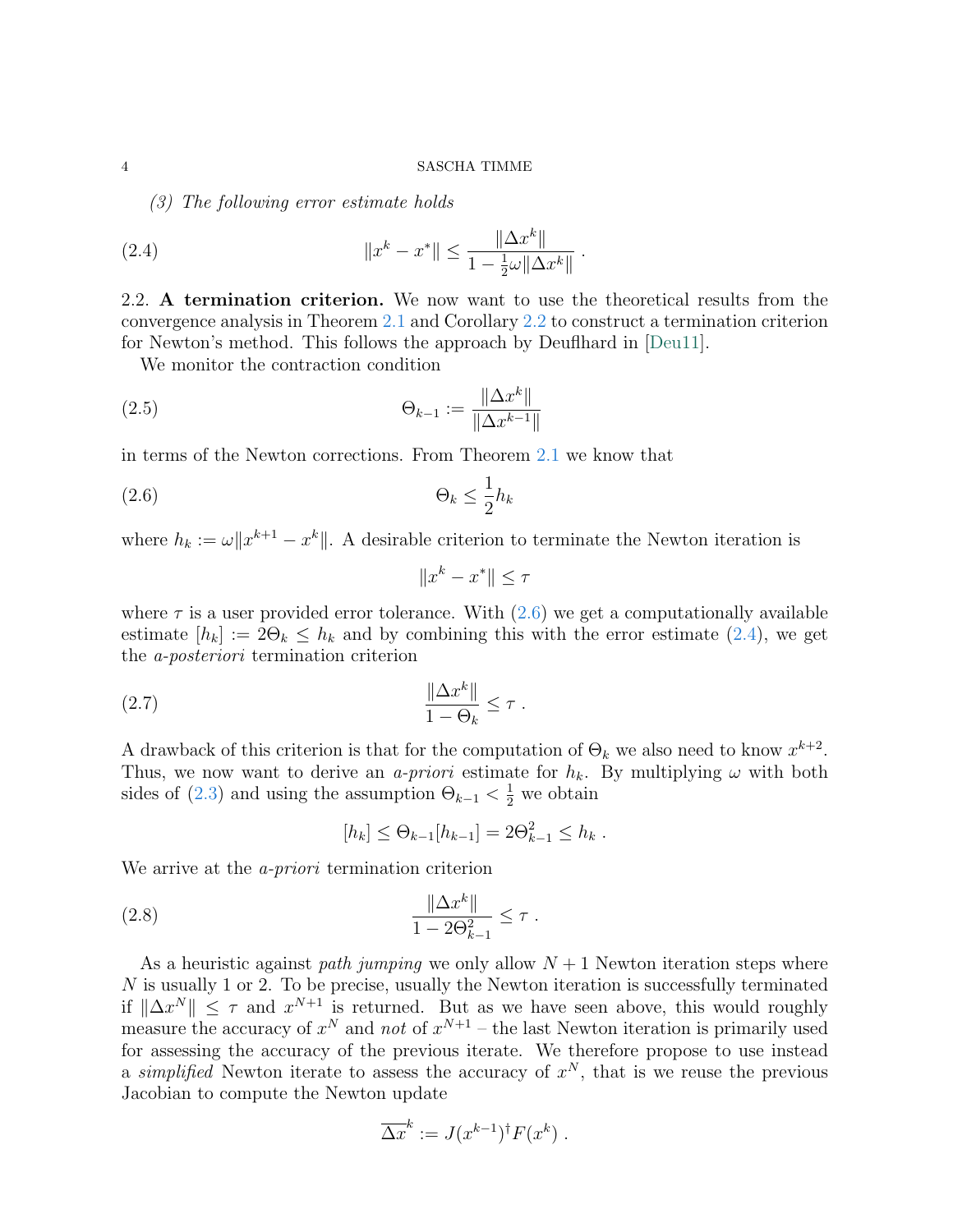If  $x^{k-1}$  is already close to the solution  $x^*$  then  $\overline{\Delta x^k}$  and  $\Delta x^k$  will be very similar. Defining a modified contradiction condition

<span id="page-6-3"></span>
$$
\overline{\Theta}_{k-1} := \frac{\|\Delta x^k\|}{\|\Delta x^{k-1}\|}
$$

and adopting the a-priori termination criterion [\(2.8\)](#page-5-2) we arrive at the termination criterion

$$
(2.9) \qquad \qquad \frac{\|\overline{\Delta x}^N\|}{1 - 2\overline{\Theta}_{N-1}^2} \leq \tau.
$$

### 3. An Adaptive Step Size Control

<span id="page-6-0"></span>For an efficient path tracking routine it is important to choose the step sizes as large as possible while minimizing the risk of path jumping. So far, most polynomial homotopy continuation software, e.g., [\[BHSW\]](#page-14-12), relies on the following adaptive step size control: if a step with step size  $\Delta t$  got rejected, the step is tried again with the reduced step size  $\Delta t = a \Delta t$  for some  $a \in (0, 1)$ . If there have been  $M > 0$  successes in a row, the step size is expanded by  $\Delta t = \Delta t/a$ . In [\[BHSW\]](#page-14-12) the authors choose the parameters  $a = 1/2$  and  $M = 5$ . As already noted at the end of Section [2,](#page-3-0) in order to decrease the risk that path jumping occurs Newton's method is usually restricted to only 2 or 3 iterations.

In the following we derive a new adaptive step size control which improves upon the existing paradigm by incorporating more local information of the path as well as the allowed number of Newton iterations and the chosen predictor. This new step size control can be seen as an adaption of a step size control developed by Deuflhard in his habilitation thesis [\[Deu79\]](#page-14-13) and also presented in the book [\[Deu11\]](#page-14-9).

We assume that for all  $t \in [0, 1]$  the  $m \times n$  Jacobian  $H_x(x(t), t)$  has full column rank n. An adaptive step size control should take the properties of the predictor into account. To be precise, given some  $x(t_k) \in \mathbb{C}^n$ , a predictor allows us to construct a *prediction path*  $\hat{x}(t)$  which locally approximates  $x(t)$  for  $t \geq t_k$ . For example, the tangent  $\dot{x}(t)$  can be computed by

<span id="page-6-2"></span>(3.1) 
$$
\dot{x}(t) = -H_x(x(t),t)^{\dagger} H_t(x(t),t)
$$

and for  $t \geq t_k$  the prediction path  $\hat{x}(t) = x(t_k) + (t - t_k)\dot{x}(t_k)$  is the tangent or Euler predictor. There are many more possible predictors and we classify them by their order.

**Definition 3.1** (Order of a predictor). Let  $\Delta t := t - t_k$ . A continuation method defined via the prediction path  $\hat{x}(t)$  is said to be of order p if a constant  $\eta_p$  exists such that

(3.2) 
$$
||x(t) - \widehat{x}(t)|| \leq \eta_p \Delta t^p.
$$

**Example 3.2.** Let  $t_k = 0$  and  $\Delta t = t$ . For the tangent predictor we obtain

<span id="page-6-1"></span>
$$
||x(t) - \widehat{x}(t)|| = ||x(t) - x(0) - tx(t)|| \le \frac{1}{2} \max_{t \in [0,1]} ||\ddot{x}(t)||t^2
$$

Thus, the tangent predictor is of order  $p = 2$ .

 $\circlearrowright$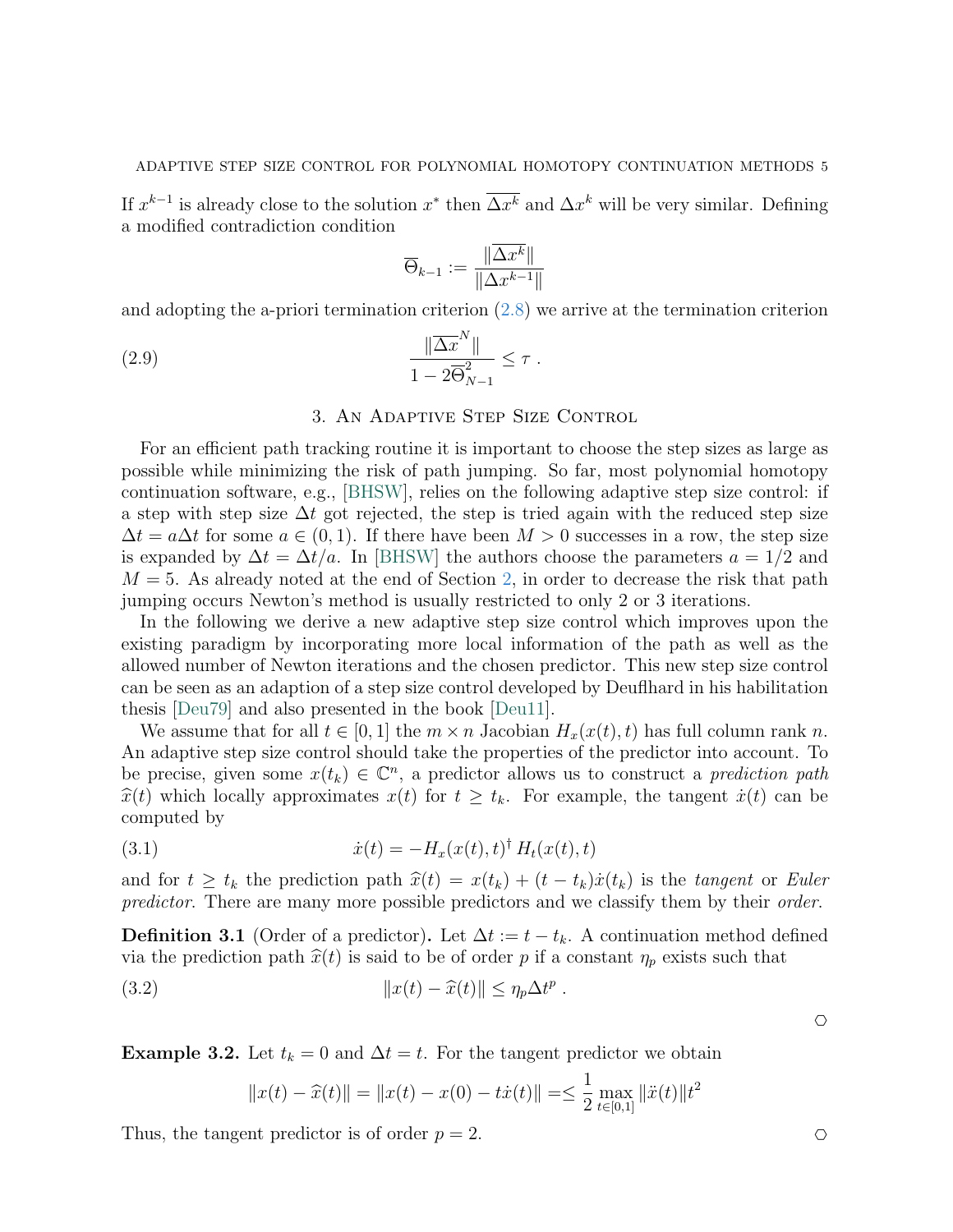3.1. **Feasible step sizes.** The *local step sizes*  $\Delta t_k := t_{k+1} - t_k$  have to be chosen such that the Newton method starting at the predicted value  $\hat{x}(t_{k+1})$  achieves within  $N + 1$ iterations an accuracy of  $\tau$  towards the solution  $x(t_{k+1})$  on the solution. That is, given a desired accuracy  $\tau$  the N-th Newton iterate  $x^N$  with  $x^0 = \hat{x}(t_{k+1})$  has to satisfy

$$
||x^N - x(t_{k+1})|| \leq \tau.
$$

For this we start with a theoretical analysis of *feasible step sizes* which we then can use to derive an adaptive step size control. This is the main theoretical result of this article.

<span id="page-7-2"></span>**Theorem 3.3.** Let  $\hat{x}(t)$  denote a prediction method of order p as defined in [\(3.2\)](#page-6-1) based on the previous solution point  $x(t_k)$ . Fix  $t^* > t_k$  and let  $D \subset \mathbb{C}^m$  be an open convex set containing  $\hat{x}(t)$  and  $x(t)$  for all  $t \in [t_k, t^*]$ . Assume that there exist a constant  $\omega \geq 0$  such that the Linschitz condition that the Lipschitz-condition

(3.3) 
$$
||H_x(v,t)^{\dagger}(H_x(u+s(v-u),t)-H_x(u,t))|| \leq \omega s ||v-u||
$$

holds for all  $t \in [t_k, t^*]$ ,  $s \in [0,1]$  and  $u, v \in D$ . Then the ordinary Newton method with starting point  $\hat{x}(t_{k+1})$  achieves within  $N + 1$  iterations an accuracy of at least  $\tau$  towards the solution point  $x(t_{k+1})$  for all step sizes

$$
(3.4) \t\t \t\t \Delta t_k \leq \Delta t_{\max}
$$

where

<span id="page-7-1"></span>
$$
\Delta t_{\max} := \min \Big\{ \Big( \frac{\sqrt{4 \delta_{N,\omega} + 1} - 1}{\omega \eta_p} \Big)^{1/p}, t^* - t_k \Big\}
$$

and  $\delta_{N,\omega} := \min\{\sqrt{\frac{\omega}{2}}(\tau/(1+\frac{\omega}{2}\tau))^{\frac{1}{2N}}, 1\}.$ 

Proof. By the error estimate [\(2.4\)](#page-5-1) in Corollary [2.2](#page-4-2) of the Newton-Mysovskikh Theorem [2.1](#page-4-1) it is sufficient to achieve

$$
\frac{\|\Delta x^N\|}{1-\frac{\omega}{2}\|\Delta x^N\|} \leq \tau,
$$

or equivalently

(3.5) 
$$
\|\Delta x^N\| \leq \frac{\tau}{1 + \frac{\omega}{2}\tau}.
$$

Using [\(2.3\)](#page-4-3) we also obtain the estimate

(3.6) 
$$
\|\Delta x^N\| \le \frac{1}{2}\omega \|\Delta x^{N-1}\|^2 \le \left(\frac{\omega}{2}\right)^N \|\Delta x^0\|^{2N}
$$

under the assumption  $\alpha(t)\omega \leq 2$ . Therefore, we achieve the desired accuracy in N steps, provided that

<span id="page-7-0"></span>(3.7) 
$$
\sqrt{\frac{\omega}{2}} \|\Delta x^0\| \le \left(\frac{\tau}{1 + \frac{\omega}{2}\tau}\right)^{\frac{1}{2N}}
$$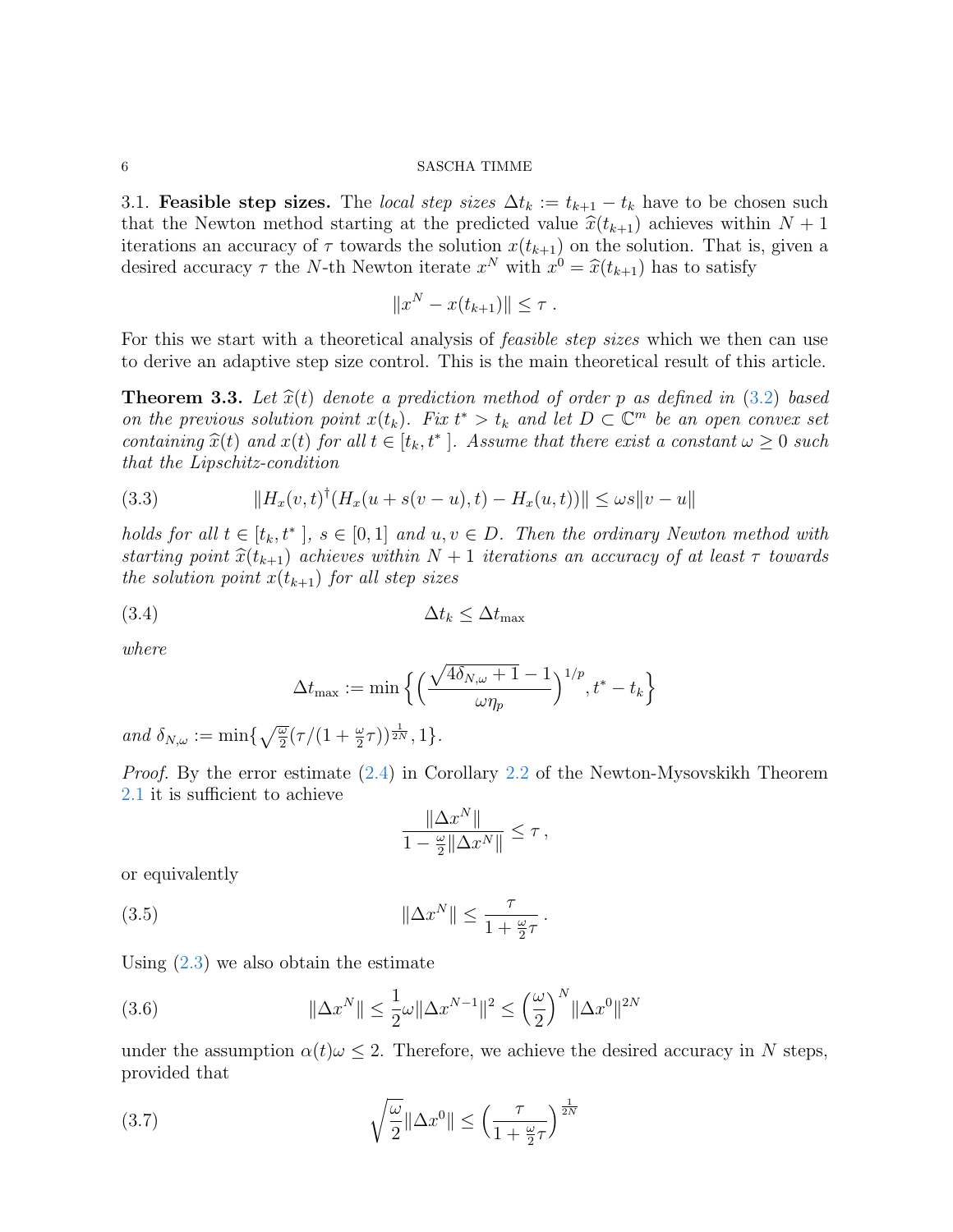So an upper bound for the first Newton correction  $\|\Delta x^0(t)\|$  needs to be derived. To obtain this, we estimate

$$
\|\Delta x^0(t)\| = \|H_x(\widehat{x}(t), t)^{\dagger} H(\widehat{x}(t), t)\| = \|H_x(\widehat{x}, t)^{\dagger} (H(\widehat{x}, t) - H(x, t))\|
$$
  

$$
= \|H_x(\widehat{x}(t), t)^{\dagger} \int_0^1 H_x(x + s(\widehat{x} - x), t)(\widehat{x} - x) ds\|
$$
  

$$
\leq \|\widehat{x} - x\|(1 + \frac{1}{2}\omega\|\widehat{x} - x\|)
$$

where a detailed proof of the last inequality can be found in [\[Deu79,](#page-14-13) Thm. 4].

With the order of a prediction method we are now able to conclude

(3.8) 
$$
\|\Delta x^0(t)\| \leq \alpha(t) \leq \eta_p t^p (1 + \frac{\omega}{2} \eta_p t^p).
$$

By combining [\(3.7\)](#page-7-0) and [\(3.8\)](#page-8-0) with the requirement  $\frac{1}{2}\alpha(t)\omega \leq 1$  we arrive at

<span id="page-8-1"></span>
$$
(3.9) \qquad \frac{\omega}{2} \|\Delta x^0\| \le \frac{\omega}{2} \eta_p t^p (1 + \frac{1}{2} \omega \eta_p t^p) \le \min\left\{\sqrt{\frac{\omega}{2}} \left(\frac{\tau}{1 + \frac{\omega}{2}\tau}\right)^{\frac{1}{2N}}, 1\right\} = \delta_{N,\omega}
$$

from which follows

<span id="page-8-0"></span>
$$
\omega \eta_p t^p \leq \sqrt{4 \delta_{N,\omega} + 1} - 1
$$

and thus also the inequality  $(3.4)$ .

3.2. A prediction and correction strategy. The analysis of feasible step sizes in The-orem [3.3](#page-7-2) gives us an indication on how to choose the local step sizes  $\Delta t_k := t_{k+1} - t_k$ such that the Newton iteration starting at the predicted value  $\hat{x}(t_{k+1})$  converges to the solution  $x(t_{k+1})$  on the solution path with at most  $N+1$  iterations. But since we do not know the theoretical quantities  $\eta_p$  and  $\omega$  we need to replace them with computational available estimates  $[\omega] \approx \omega$  and  $[\eta_p] \approx \eta_p$ . Then, we arrive at the maximal feasible step size estimates

(3.10) 
$$
[\Delta t_{\text{max}}] := \left(\frac{\sqrt{4\delta_{N,[\omega]}+1}-1}{[\omega][\eta_p]}\right)^{1/p} \approx \Delta t_{\text{max}}.
$$

Due to the fact that we only have computational estimates of  $\eta_p$  and  $\omega$  it is possible that the computed step size is too large. This is  $[\Delta t_{\text{max}}] \geq \Delta t_{\text{max}}$ . Then, it can happen that the desired accuracy  $\tau$  is not achieved within  $N+1$  iterations and we have to reject the step  $t_k \to t_k + \Delta t_k$  and repeat it with a reduced step size  $\Delta t'_k$ . Thus, we need a *prediction* strategy to compute a new step size  $\Delta t_{k+1}$  after a step got accepted but also a *correction* strategy in the case that a step got rejected.

From the convergence analysis of the generalized Newton method we know that

(3.11) 
$$
\Theta_0(t) = \frac{\|\Delta x^1(t)\|}{\|\Delta x^0(t)\|} \le \frac{1}{2}\omega \|\Delta x^0(t)\|.
$$

Combined with [\(3.9\)](#page-8-1) and the monotone increasing function

$$
g(\tau) := \sqrt{4\tau + 1} - 1
$$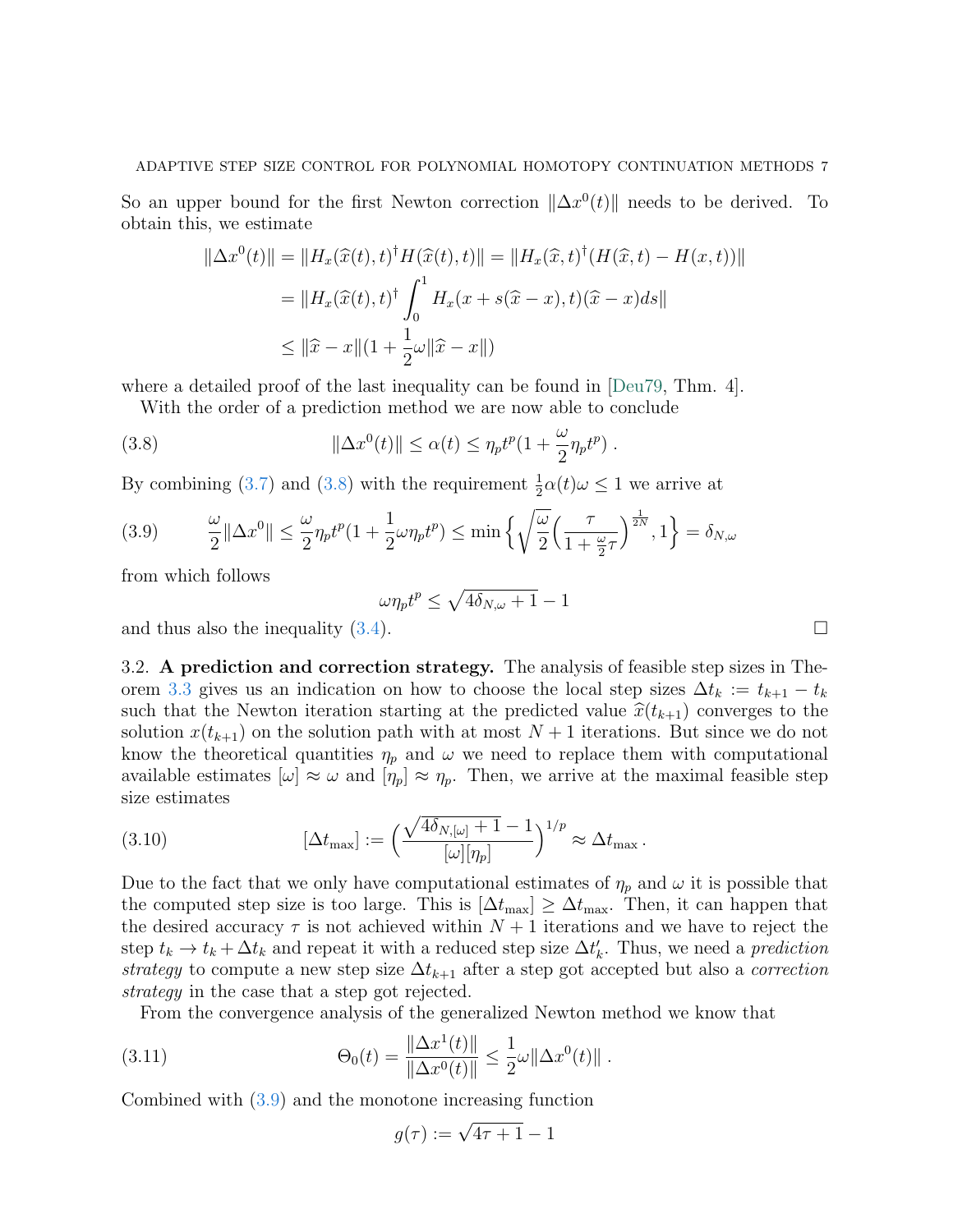this yields

(3.12) 
$$
g(\Theta_0(t)) \leq \omega \eta_p t^p \leq g(\delta_{N,\omega}).
$$

Assume now we have computed  $m \leq N+1$  Newton iterations for an actual step size  $\Delta t_k$ . Then we can obtain an estimate for  $\omega$  by

(3.13) 
$$
[\omega] := \max_{k=1,\dots,m-1} 2 \frac{\|\Delta x^k\|}{\|\Delta x^{k-1}\|^2} \le \omega
$$

and for  $\eta_p$  by [\(3.12\)](#page-9-0)

<span id="page-9-0"></span>
$$
[\eta_p] := \frac{g(\Theta_0)}{[\omega] \Delta t_k^p} .
$$

We arrive at the step size *correction strategy* 

(3.14) 
$$
\Delta t'_k = \left(\frac{g(\delta_{N,[\omega]})}{g(\Theta_0)}\right)^{1/p} \Delta t_k.
$$

If  $\Theta_0 > \delta_{N,[\omega]}$ , this is clearly a step size restriction. But in some cases it still can happen that the step got rejected although  $\Theta_0 < \delta_{N,[\omega]}$ . In this case we simply half the step size, that is we set  $\Delta t_k' = \frac{1}{2}\Delta t_k$ .

In order to derive a prediction strategy we need to derive a-priori estimates  $\omega$  and  $\eta_p$ . Since the Newton iteration was successful with a solution  $\bar{x}(t_{k+1})$  we can use the definition of the order of a predictor to compute an estimate for  $\eta_p$  by

(3.15) 
$$
[\eta_p]_{k+1} := \frac{\|\widehat{x}(t_{k+1}) - \bar{x}(t_{k+1})\|}{\Delta t_k^p}.
$$

We then arrive at the prediction strategy

(3.16) 
$$
\Delta t_{k+1} = \mu \left( \frac{g(\delta_{N,[\omega]})}{[\omega] \|\widehat{x}(t_{k+1}) - \bar{x}(t_{k+1})\|} \right)^{1/p} \Delta t_k.
$$

where  $\mu \in (0,1]$  is an additional scaling factor. Considering that the new step size is modeled after the maximal feasible step size it proves beneficial to reduce it by the fixed factor  $\mu$ . In our experience a factor of  $\mu = 0.9$  works well.

Since N is usually quite small, that is  $N = 1$  or  $N = 2$ , it is important for the prediction strategy to not underestimate  $\omega$  and  $\eta_p$  by too much. We therefore want to improve the estimates by introducing prediction methods. By modeling  $\eta_p$  as a linear function

$$
\widehat{\eta}_p(t) = [\eta_p]_{k+1} + t \frac{[\eta_p]_{k+1} - [\eta_p]_k}{\Delta t_k}
$$

and assuming  $\Delta t_{k+1} = \Delta t_k$ , we arrive at

$$
[\widehat{\eta}_p]_{k+1} := \max\{2[\eta_p]_{k+1} - [\eta_p]_k, [\eta_p]_{k+1}\}.
$$

Similarly, a simple linear predictor for  $\omega$  can be derived.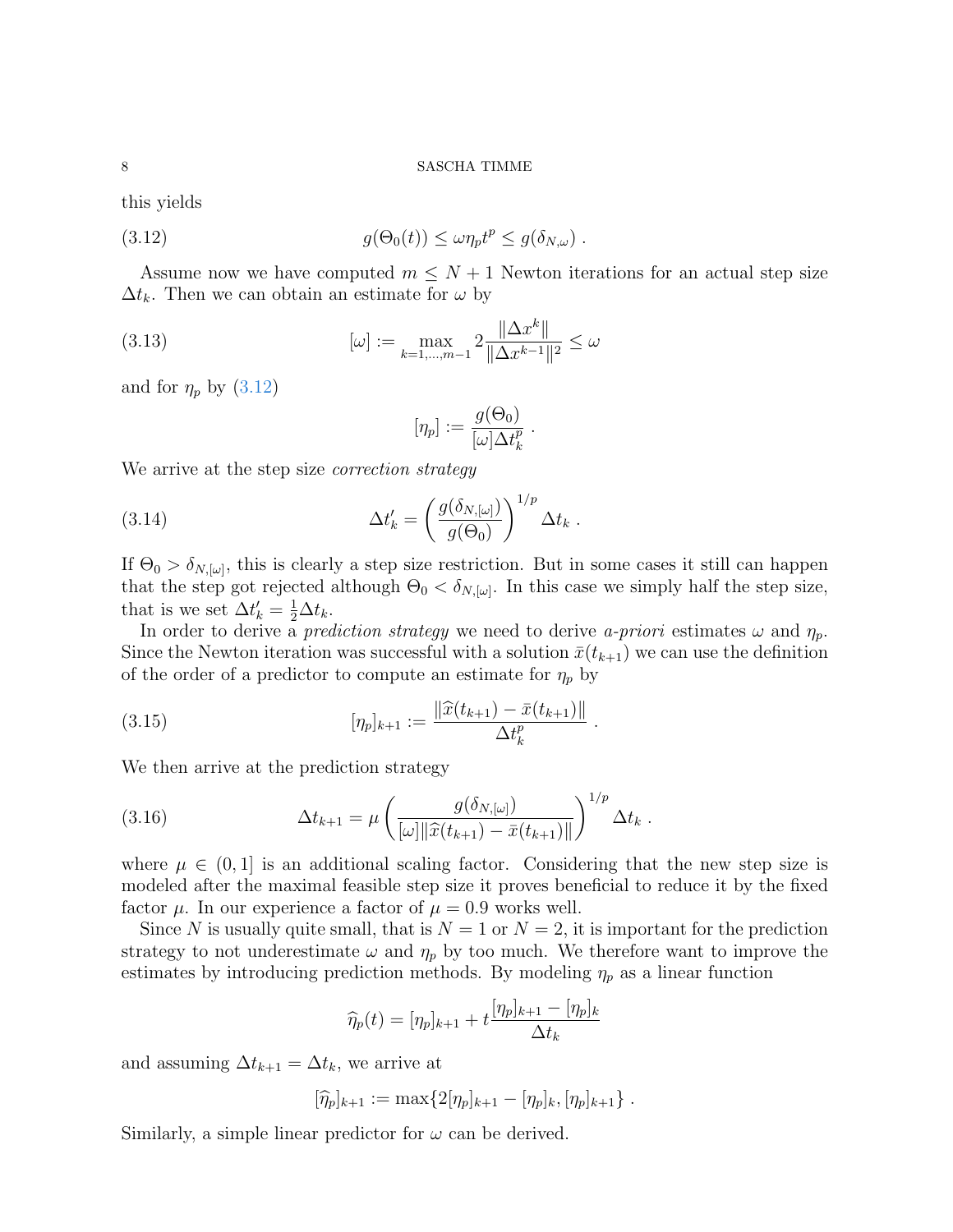### ADAPTIVE STEP SIZE CONTROL FOR POLYNOMIAL HOMOTOPY CONTINUATION METHODS 9

### 4. Path Tracking in Projective Space

<span id="page-10-0"></span>The numerical path tracking problem  $(1.1)$  can be cast into the context of complex projective space  $\mathbb{P}^n = \mathbb{P}(\mathbb{C}^{n+1})$  rather than in Euclidean space  $\mathbb{C}^n$  by *homogenizing* the homotopy H with respect to the variables  $x_1, \ldots, x_n$ . The projective space  $\mathbb{P}^n$  is the set of all nonzero vectors  $x, y \in \mathbb{C}^{n+1}$  modulo the equivalence relation  $x = \lambda y$  for  $\lambda \neq 0$ . This has multiple advantages all related to the fact that  $\mathbb{P}^n$  is a compactification of  $\mathbb{C}^n$ . In particular, for a well constructed homotopy in  $\mathbb{P}^n$ , all solution paths only have finite length [\[Mor86\]](#page-14-14).

4.1. **Affine coordinate patches.** There is a choice of selecting a representative for each point in  $\mathbb{P}^n$ . We fix representatives by choosing in each step t an affine coordinate patch, that is we pick a point  $v_t \in \mathbb{C}^{n+1}$  and impose the additional constraint

$$
\langle x(t), v_t \rangle = 1
$$

where  $\langle \cdot, \cdot \rangle$  is the usual Euclidean inner product in  $\mathbb{C}^{n+1}$ . In [\[Mor86\]](#page-14-14) it is proposed to perform all computations on one fixed random affine coordinate patch by picking a random  $v \in \mathbb{C}^{n+1}$  and setting  $v_t = v$  for all t. Then, the tangent vectors  $\dot{x}(t)$  satisfy  $\langle \dot{x}(t), v \rangle = 0$ , i.e., Newton updates are performed in the linear space  $T_v := \{z \in \mathbb{C}^{n+1} \mid \langle v, z \rangle = 0\}.$  The fixed random affine coordinate patch preserves with probability one the property that all solution paths have finite length. A disadvantage of this approach is that ill-conditioning could be introduced artificially. Nonetheless, due to its simplicity this is used in many implementations.

Another idea is to adaptively change the affine coordinate patch during the path tracking. An approach with a particular nice geometric interpretation is referred to as the orthogonal patch. It is defined by setting  $v_t = x(t)$ . Then,

$$
\langle x(t), x(t) \rangle = 1 \quad \text{and} \quad \langle \dot{x}(t), x(t) \rangle = 0 \ .
$$

Here, Newton updates are performed in  $T_{x(t)}$ . In fact,  $T_{x(t)}$  is the appropriate model for the tangent space  $T_{x(t)}\mathbb{P}^n$ , see [\[SS93\]](#page-14-15). If we change the affine coordinate patch not only at each  $t_k$  but after each Newton iteration, we arrive at a projective version of Newton's method [\[BC13\]](#page-13-0). In general the orthogonal patch results in better conditioned paths than the fixed random affine patch approach [\[CL12,](#page-14-16) [HR18\]](#page-14-17).

4.2. Adaptive step size control in projective space. The adaptive step size control from Section [3](#page-6-0) is developed for affine space and not projective space. If we work with a fixed random affine patch, we effectively work on one affine chart of the projective space and the step size control is directly applicable. If we work with dynamically changing affine patches, we have to be a little bit more careful. In particular we have to make sure that the computational estimates for  $\omega$  and  $\eta_p$  obtained on one affine chart are still good estimates with respect to the new chart. Also there is a choice on how often the affine chart should be changed. When working with the orthogonal patch, a possible choice is to change the patch before each Newton step which would resemble the projective Newton's method. But this conflicts with the affine Newton-Mysovskikh Theorem [2.1](#page-4-1) and it is not clear that the step size control is still valid. We therefore propose instead to update the patch only after each accepted step. This still guarantees at each step the applicability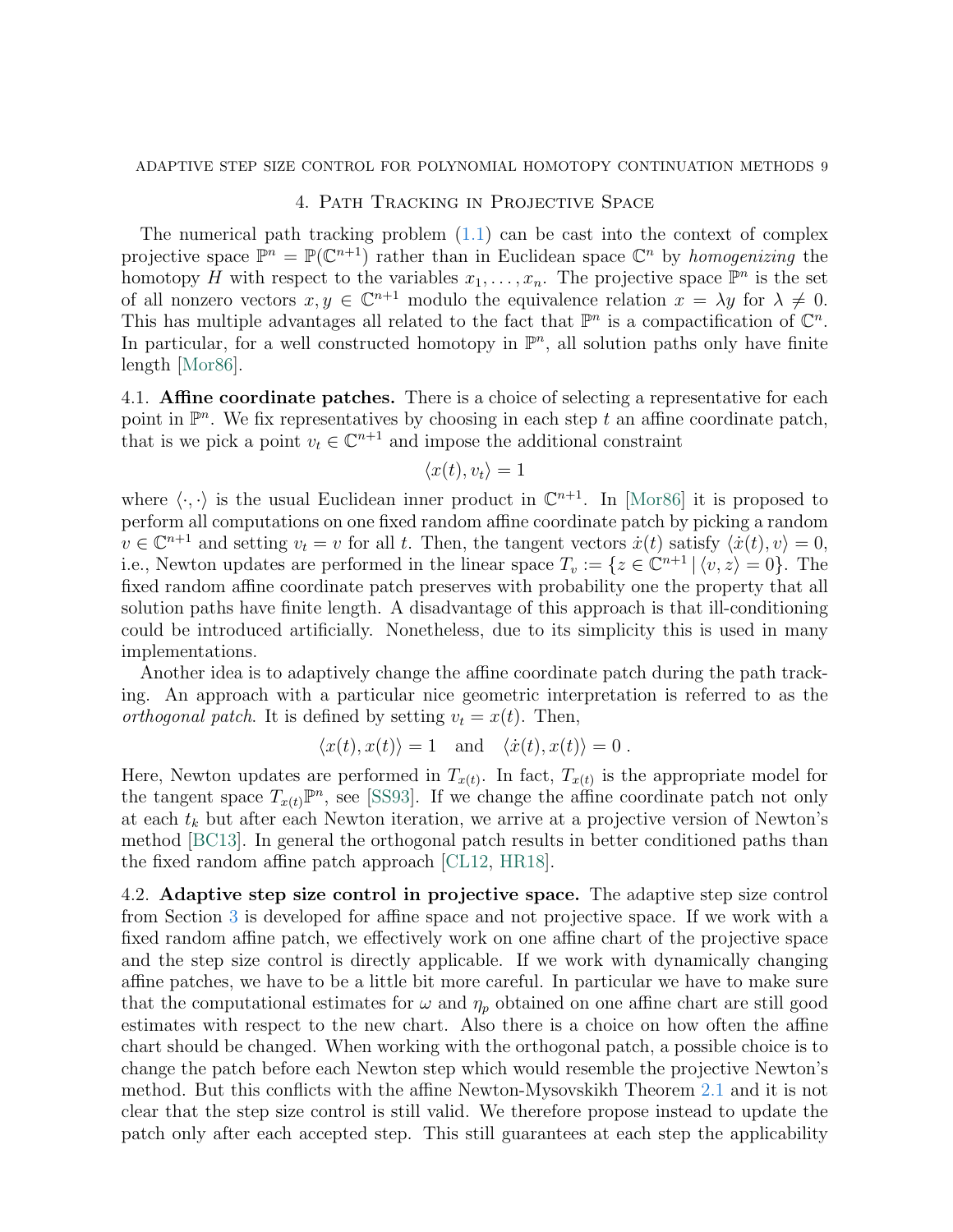of Theorem [2.1](#page-4-1) and in our experiments the accuracy of the computational estimates for  $\omega$  and  $\eta_p$  is still satisfying.

### 5. Implementation details and computation experiments

<span id="page-11-0"></span>HomotopyContinuation.jl [\[BT18\]](#page-14-7) is a software package for solving polynomial system by homotopy continuation methods currently under active development by Paul Breiding and the author. HomotopyContinuation.jl is written in the programming language Julia [\[BEKS17\]](#page-13-1). All the examples discussed here were run on an Intel Core i5-7500 3.4 GHz processor running MacOS 10.14.2 with Julia 1.0.3.

5.1. Predictors. The step size control from Section [3](#page-6-0) gives freedom in the choice of predictor. In [\[BHS11\]](#page-13-2) it is reported that for the adaptive precision path tracking algorithm [\[BHSW08\]](#page-14-5) (embedded) Runge-Kutta methods of higher order significantly outperform the tangent predictor. Similarly, HomotopyContinuation.jl used up to version 0.4 the classic 4 th-order Runge-Kutta method (RK4 for short). Note that what is referred to as Runge-Kutta method of order  $m$  in the ordinary differential equation literature would be a predictor of order  $m + 1$  by Definition [3.2.](#page-6-1) One downside of Runge-Kutta methods is that they are fairly expensive. The Runge-Kutta methods up to order  $m \leq 4$  need m evaluations of the right hand side of [\(3.1\)](#page-6-2), each involving a computation of the derivatives and the solution of a linear system. There is also the tradeoff of less steps per path against the computational cost of each step to be considered.

We also experimented with predictors based on a Taylor or Padé approximation by we also experimented with predictors based on a Taylor of Tade approximation by computing higher derivatives  $\ddot{x}(t_k)$ ,  $\dddot{x}(t_k)$ , ... because they can be approximated by few additional evaluations of the homotopy using the techniques developed in [\[Mac89\]](#page-14-18). While Taylor an Padé approximations perform better than the simple tangent predictor they are still outperformed by Runge-Kutta methods in our experiments.

At a time step  $t_k$  almost every predictor method needs the derivative  $\dot{x}(t_k)$ . An easy optimization to save some computational resources is as follows: If a step with step size  $\Delta t_k$  gets rejected, there is no need to recompute the derivate  $\dot{x}(t_k)$  for the next step. Thus, after a step rejection a prediction costs one evaluation less of the right hand side. After implementing this caching strategy Heun's method, a Runge-Kutta method of order 2, slightly outperforms RK4.

In order to compare the performance of different predictors we pick a range of real-world polynomial systems of different types, presented in Table [1](#page-12-0) [\[Ver\]](#page-15-1). The results are depicted in Figure [5.1.](#page-12-0)

5.2. Comparison of adaptive step size controls. To demonstrate the effectiveness of the new adaptive step size control we compare in Table [2](#page-13-3) the number of accepted and rejected steps of the simple step size control introduced at the beginning of Section [3](#page-6-0) and the new adaptive step size control developed in this paper. We see that the number of accepted steps decrease significantly with only a slight increase in the number of rejected steps.

In this paper we also introduce two more minor performance improvements for the path tracking algorithm. A cheaper a-priori termination criterion [\(2.9\)](#page-6-3) for Newton's method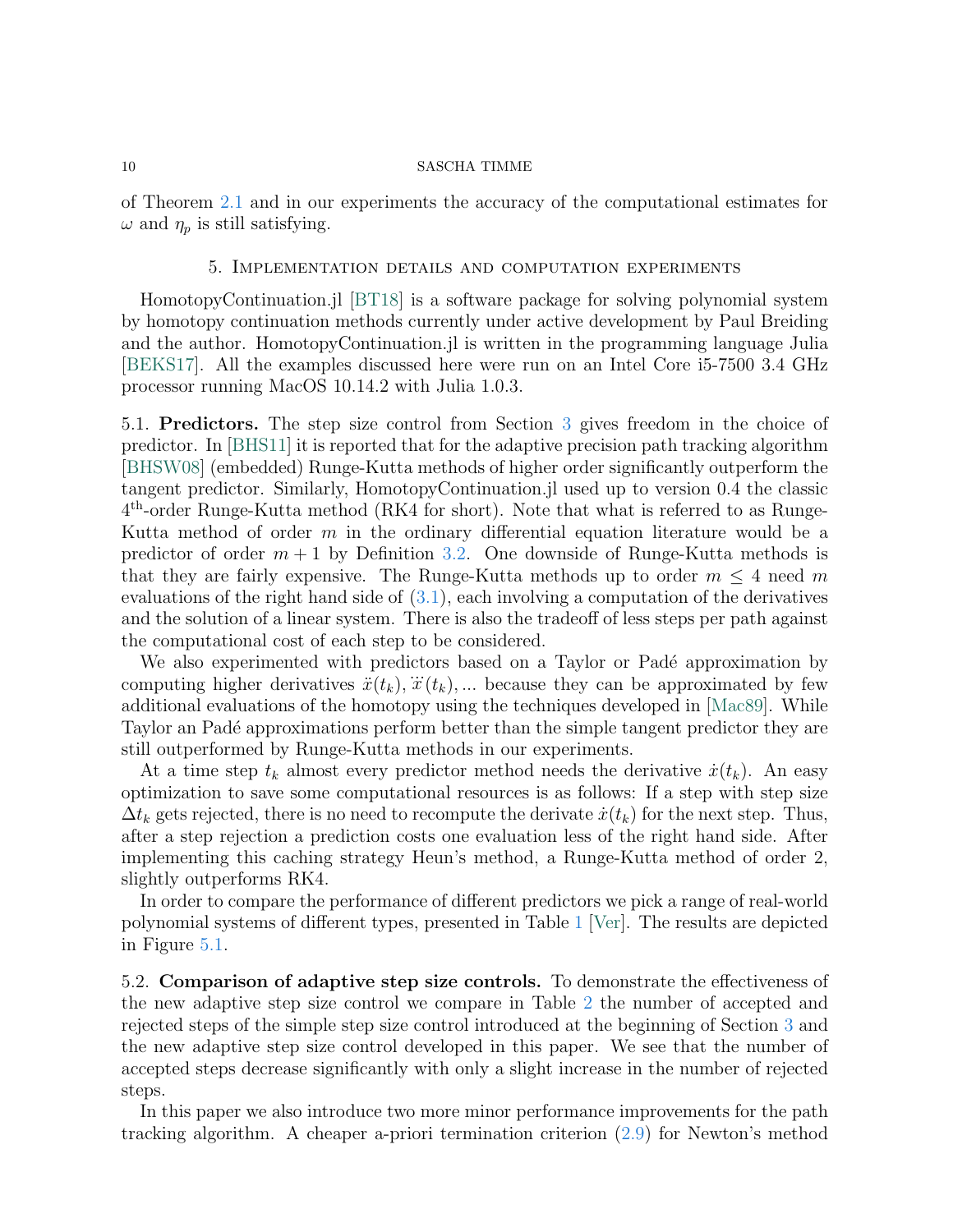<span id="page-12-0"></span>Table 1. Overview of the polynomial systems chosen for the comparison. In the characteristics  $n$  is the number of unknowns,  $D$  is the Bézout number of the system and MV is the mixed volume. The system were taken from the database by Jan Verschelde [\[Ver\]](#page-15-1).

| Polynomial systems |                                              |        | Characteristics |                |     |  | # Roots   |             |
|--------------------|----------------------------------------------|--------|-----------------|----------------|-----|--|-----------|-------------|
| Name               | Description                                  | Ref    | $n_{\cdot}$     |                | МV  |  |           | $\mathbb R$ |
| cyclic7            | The cyclic 7-roots problems                  | [BF91] |                 | 7 5.024        | 924 |  | 924       | 56          |
| ipp2               | The 6R inverse position problem              | [MW91] |                 | 11 1.024       | 288 |  | 16        | $\Omega$    |
|                    | katsural 1 A problem of magnetism in physics | Kat90  |                 | 12 2,048 2,048 |     |  | 2,048 326 |             |



FIGURE 1. Comparison of the average runtime for solving three different system using different predictors where the average is obtained by making 100 runs. The runtime is normalized such that the Euler predictor is 1.0. Pade21 refers to a  $(2,1)$  Padé approximation.

and the idea to cache the tangent vectors  $\dot{x}(t_k)$ . These improvements are implemented in HomotopyContinuation.jl version 0.5. We compare the runtime for the polynomial systems in Table [1](#page-12-0) between HomotopyContinuation.jl v0.5 and v0.4.3, the latest release without these improvements. For reference we also compare these runtimes with Bertini [\[BHSW\]](#page-14-12) using only double precision arithmetic. The results are presented in Table [3](#page-13-5) and are in accordance with what one expects from the results in Table [2,](#page-13-3) a slightly higher performance increase due to the other improvements. Also see [\[BT18\]](#page-14-7) for another comparison of homotopy continuation packages for the systems in Table [1.](#page-12-0)

### 6. Conclusion

In this paper we introduced a new adaptive step size control for path tracking in the context of homotopy continuation methods. This step size control incorporates information about the local geometry of the problem as well as the used predictor method. The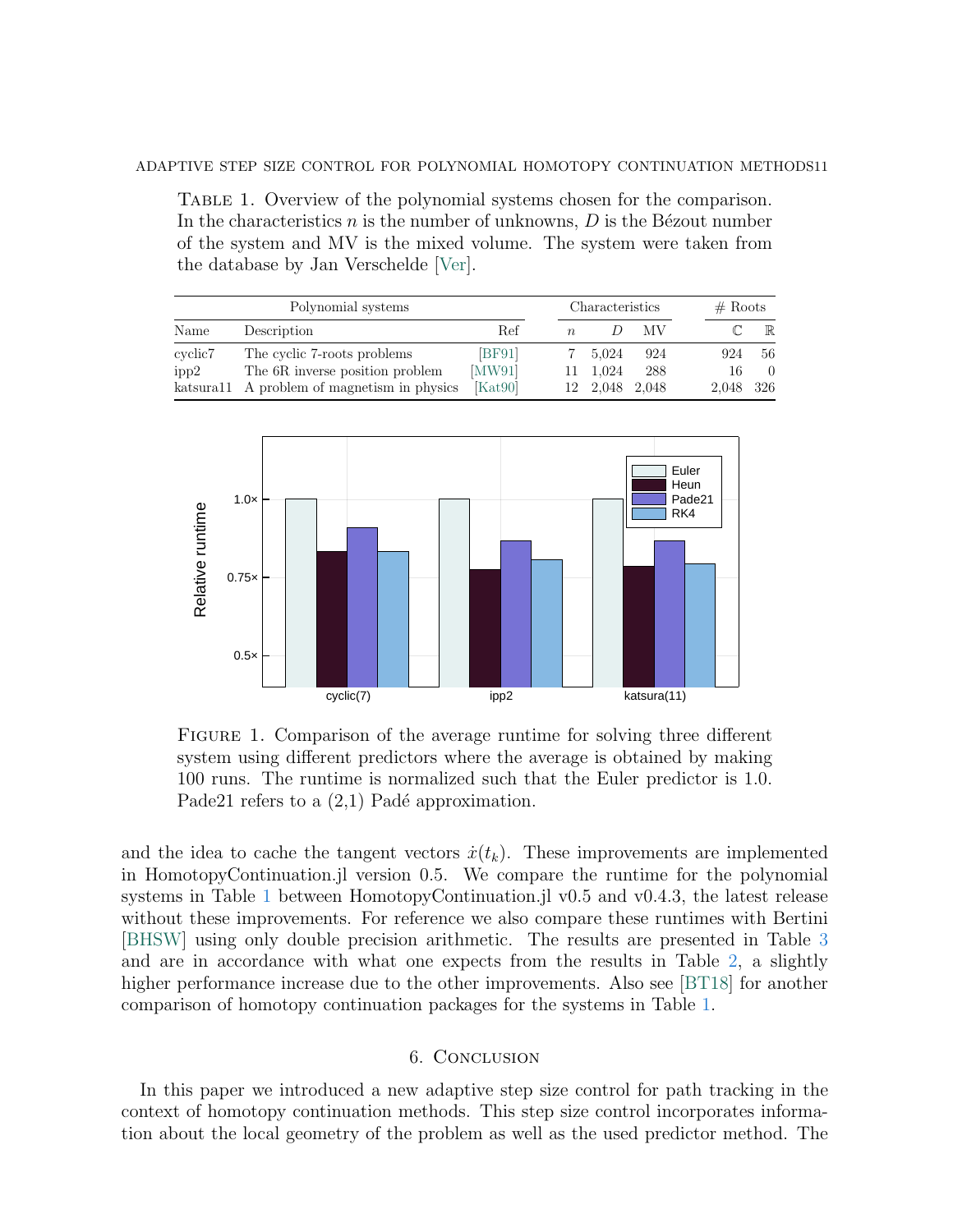<span id="page-13-3"></span>Table 2. Comparison of the average number of steps per path necessary to track a total degree straight line homotopy from  $t = 1.0$  to the start of the endgame zone at  $t = 0.1$ . The 'old' columns refer to the simple step size control introduced at the beginning of Section [3](#page-6-0) and 'new' is the adaptive step size control developed in this paper. The paths were tracked with a tolerance of  $\tau = 10^{-7}$ , with at most 3 Newton iterations and Heun's method as a predictor. The average is obtained by making 100 runs.

|                                          | Accepted steps          |                         | Rejected steps       |                      |  | Total steps             |                           |                      |  |
|------------------------------------------|-------------------------|-------------------------|----------------------|----------------------|--|-------------------------|---------------------------|----------------------|--|
| System                                   | old                     | new                     | old                  | new                  |  | old                     | new                       | new / old            |  |
| cyclic <sub>7</sub><br>ipp2<br>katsura11 | 30.44<br>33.84<br>38.69 | 21.14<br>22.80<br>22.88 | 5.42<br>5.95<br>6.12 | 6.89<br>7.69<br>8.33 |  | 35.86<br>39.78<br>44.81 | - 28.03<br>30.45<br>31 20 | 0,78<br>0.77<br>0.69 |  |

<span id="page-13-5"></span>Table 3. Average of the total runtime (including endgame) for solving the polynomial systems in Table [1.](#page-12-0) The average is obtained by making 100 runs. v0.4 and v0.5 refer to HomotopyContinuation.jl version 0.4 and version 0.5.

|                                              | Runtime in seconds |  |                                         | Relative performance       |                      |
|----------------------------------------------|--------------------|--|-----------------------------------------|----------------------------|----------------------|
| $System$ v0.4 v0.5 Bertini                   |                    |  |                                         | v0.5 / v0.4 v0.5 / Bertini |                      |
| cyclic7<br>ipp2<br>katsura11 2.22 1.48 14.08 |                    |  | 2.50 2.03 27.91<br>$0.67$ $0.53$ $5.25$ | 0.81<br>0.79<br>0.67       | 0.07<br>0.10<br>0.11 |

improvement over the previously most commonly used step size control is demonstrated on a range of polynomial systems.

### 7. Acknowledgements

The author would like to thank Folkmar Bornemann, Paul Breiding, Peter Deuflhard and Michael Joswig for helpful discussions.

### **REFERENCES**

- <span id="page-13-0"></span>[BC13] Peter Bürgisser and Felipe Cucker. *Condition: The geometry of numerical algorithms*, volume 349. Springer Science & Business Media, 2013.
- <span id="page-13-1"></span>[BEKS17] Jeff Bezanson, Alan Edelman, Stefan Karpinski, and Viral Shah. Julia: A fresh approach to numerical computing. SIAM Review, 59(1):65–98, 2017.
- <span id="page-13-4"></span>[BF91] Göran Björck and Ralf Fröberg. A faster way to count the solutions of inhomogeneous systems of algebraic equations, with applications to cyclic n-roots. Journal of Symbolic Computation, 12(3):329–336, 1991.
- <span id="page-13-2"></span>[BHS11] Daniel J. Bates, Jonathan D. Hauenstein, and Andrew J. Sommese. Efficient path tracking methods. Numerical Algorithms, 58(4):451–459, Dec 2011.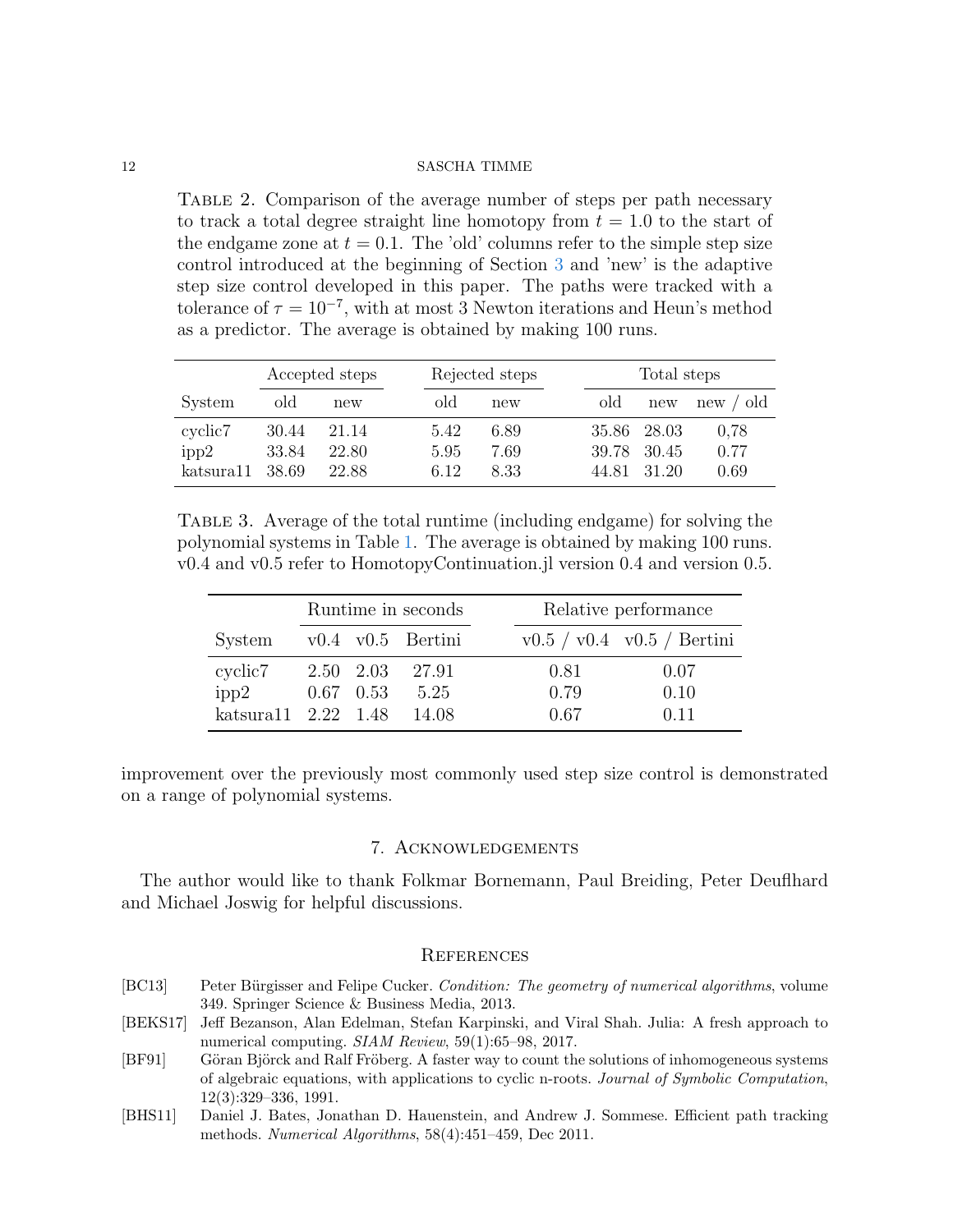ADAPTIVE STEP SIZE CONTROL FOR POLYNOMIAL HOMOTOPY CONTINUATION METHODS13

- <span id="page-14-12"></span>[BHSW] Daniel J. Bates, Jonathan D. Hauenstein, Andrew J. Sommese, and Charles W. Wampler. Bertini: Software for numerical algebraic geometry. Available at bertini.nd.edu with permanent doi: dx.doi.org/10.7274/R0H41PB5.
- <span id="page-14-5"></span>[BHSW08] Daniel J Bates, Jonathan D Hauenstein, Andrew J Sommese, and Charles W Wampler. Adaptive multiprecision path tracking. SIAM Journal on Numerical Analysis, 46(2):722–746, 2008.
- <span id="page-14-6"></span>[BL13] Carlos Beltrán and Anton Leykin. Robust certified numerical homotopy tracking. Foundations of Computational Mathematics, 13(2):253–295, 2013.
- <span id="page-14-7"></span>[BT18] Paul Breiding and Sascha Timme. HomotopyContinuation.jl: A Package for Homotopy Continuation in Julia. In International Congress on Mathematical Software, pages 458–465. Springer, 2018.
- <span id="page-14-16"></span>[CL12] Tianran Chen and Tien-Yien Li. Spherical projective path tracking for homotopy continuation methods. Communications in Information and Systems, 12(3):195–220, 2012.
- <span id="page-14-8"></span>[Deu74] Peter Deuflhard. A modified Newton method for the solution of ill-conditioned systems of nonlinear equations with application to multiple shooting. Numerische Mathematik, 22(4):289– 315, 1974.
- <span id="page-14-13"></span>[Deu79] Peter Deuflhard. A stepsize control for continuation methods and its special application to multiple shooting techniques. Numerische Mathematik, 33(2):115–146, 1979.
- <span id="page-14-9"></span>[Deu11] Peter Deuflhard. Newton methods for nonlinear problems: affine invariance and adaptive algorithms, volume 35. Springer Science & Business Media, 2011.
- <span id="page-14-11"></span>[DH79] Peter Deuflhard and Gerhard Heindl. Affine invariant convergence theorems for Newtons method and extensions to related methods. SIAM Journal on Numerical Analysis, 16(1):1– 10, 1979.
- <span id="page-14-17"></span>[HR18] Jonathan D Hauenstein and Margaret H Regan. Adaptive strategies for solving parameterized systems using homotopy continuation. Applied Mathematics and Computation, 332:19–34, 2018.
- <span id="page-14-0"></span>[HS97] Richard I Hartley and Peter Sturm. Triangulation. Computer vision and image understanding, 68(2):146–157, 1997.
- <span id="page-14-20"></span>[Kat90] Shlgetoshl Katsura. Spin glass problem by the method of integral equation of the effective field. New Trends in Magnetism, pages 110–121, 1990.
- <span id="page-14-18"></span>[Mac89] Wolfgang Mackens. Numerical differentiation of implicitly defined space curves. Computing, 41(3):237–260, 1989.
- <span id="page-14-14"></span>[Mor86] Alexander P Morgan. A transformation to avoid solutions at infinity for polynomial systems. Applied mathematics and computation, 18(1):77–86, 1986.
- <span id="page-14-2"></span>[Mor87] Alexander Morgan. Solving Polynominal Systems Using Continuation for Engineering and Scientific Problems. Prentice-Hall, 1987.
- <span id="page-14-19"></span>[MW91] Alexander Morgan and Charles Wampler. Solving the 6R inverse position problem using a generic-case solution methodology. Mechanism and Machine Theory, 26(1):91–106, 1991.
- <span id="page-14-10"></span>[Mys49] Ivan Mysovskikh. On the convergence of Newton's method. Collected works on approximation analysis of the Leningrad Branch of the Institute, 28:145–147, 1949.
- <span id="page-14-3"></span>[NTI16] Jatin Narula, Abhinav Tiwari, and Oleg A. Igoshin. Role of autoregulation and relative synthesis of operon partners in alternative sigma factor networks. PLOS Computational Biology, 12(12):1–25, 12 2016.
- <span id="page-14-15"></span>[SS93] Michael Shub and Steve Smale. Complexity of Bezout's theorem I: Geometric aspects. Journal of the American Mathematical Society, 6(2):459–501, 1993.
- <span id="page-14-1"></span>[SSN05] Henrik Stewenius, Frederik Schaffalitzky, and David Nister. How hard is 3-view triangulation really? In Computer Vision, 2005. ICCV 2005. Tenth IEEE International Conference on, volume 1, pages 686–693. IEEE, 2005.
- <span id="page-14-4"></span>[SW05] Andrew J Sommese and Charles W Wampler. The Numerical Solution of Systems of Polynomials Arising in Engineering and Science. WORLD SCIENTIFIC, 2005.